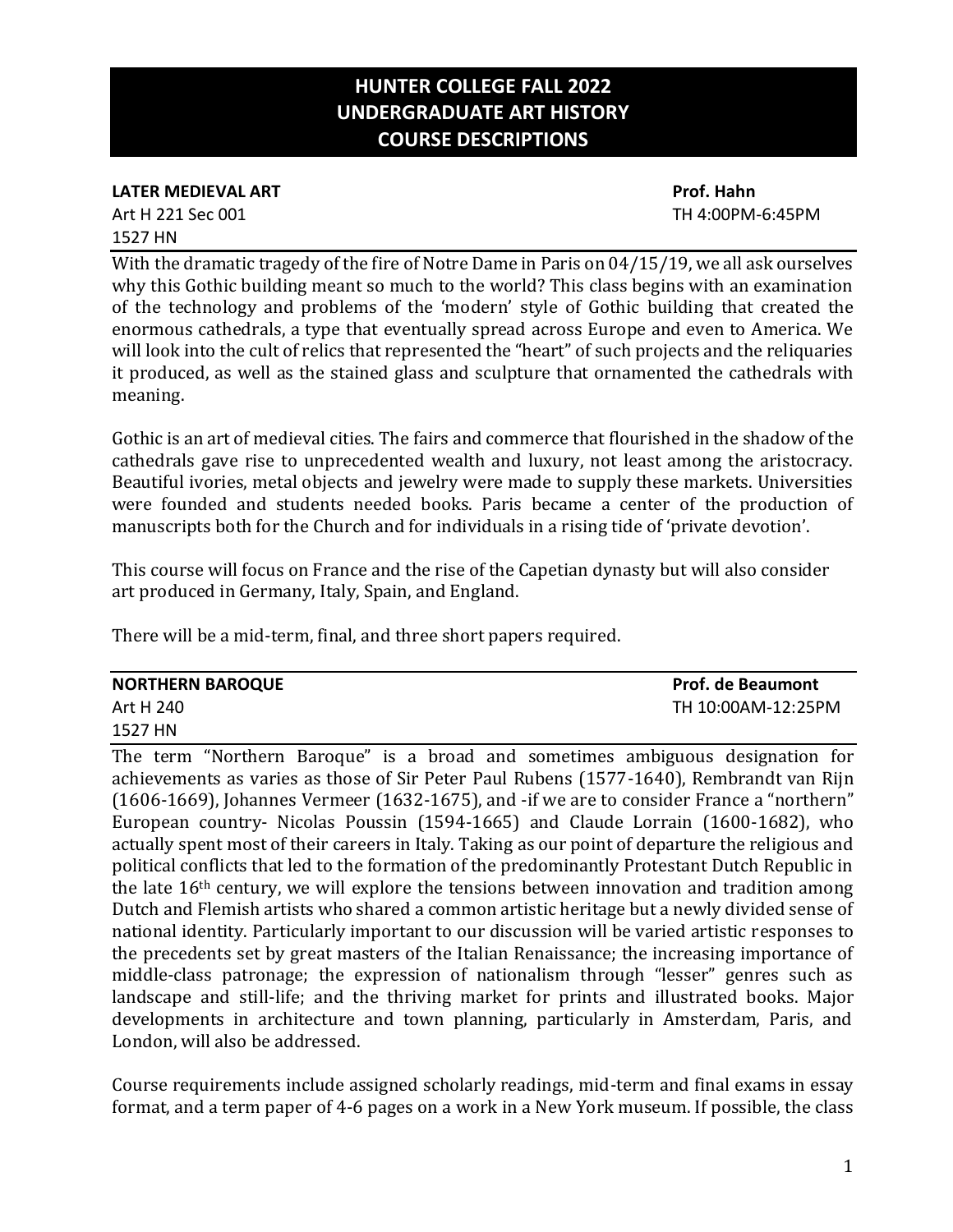will visit the Metropolitan Museum of Art during class hours, so that students may select their term paper topics.

### **ISSUES IN 19TH -CENTURY FRENCH PAINTING: REALISM, IMPRESSIONISM, AND POST-IMPRESSIONISM/SYMBOLISM**

**Prof. de Beaumont** Art H 245 T 10:00AM-12:25PM

1527 HN

This lecture course will examine the successive avant-garde art movements in Paris during the later 19th century (1848 to about 1910) in relation to the complex political, cultural, and literary forces that were then transforming life and thought in the French capital. Interaction among great and lesser-known artists will be emphasized, as well as the increasing decentralization of the European art world with the approaching twentieth century.

Course requirements include assigned scholarly readings, mid-term and final exams in essay format, and a term paper of 4-6 pages on a work in a New York museum. If possible, the class will visit the Metropolitan Museum of Art during class hours, so that students may select their term paper topics.

**TWENTIETH-CENTURY ART I Prof. Kaplan** Art H 249 Th 1:00PM-3:45PM 1527 HN

This course dives into the story of modern art from roughly 1890 to 1950. We will focus on major developments in Europe, the Unites States, and Latin America, paying particular attention to objects and artists currently or recently on view in New York. Over the course of the semester, we will see how artists respond to events in their own lives, the work of their colleagues, dramatic social change, scientific advancements, two Worls Wars, and other dramatic political shifts. In addition to looking closely at works of art, we will also discuss critical texta and primary sources, with an emphasis on artists' interviews and statements. Some of our central questions will be: What are the goals of key movements and figures? And do artists practice what they preach? What alternate narratives can we add to the story of modern art? Please not: This course will also include field trips to museums and galleries throughout the city.

**AFRICAN AMERICAN ART EARLY AFRICAN AMERICAN ART: 1619-1899 Prof. Itam** Art H 299.67 Sec 001 M 1:00PM-3:45PM

This undergraduate course will survey visual art of the United States from the seventeenth to the turn of the twentieth century with a particular focus on art and objects created by people of African descent. Inspired by journalist Nikole Hannah-Jones's "The 1619 Project", this course aims to reframe the field by placing the consequences of slavery and the contributions of Black Americans at the center of the national canon of art history. The course is organized chronologically starting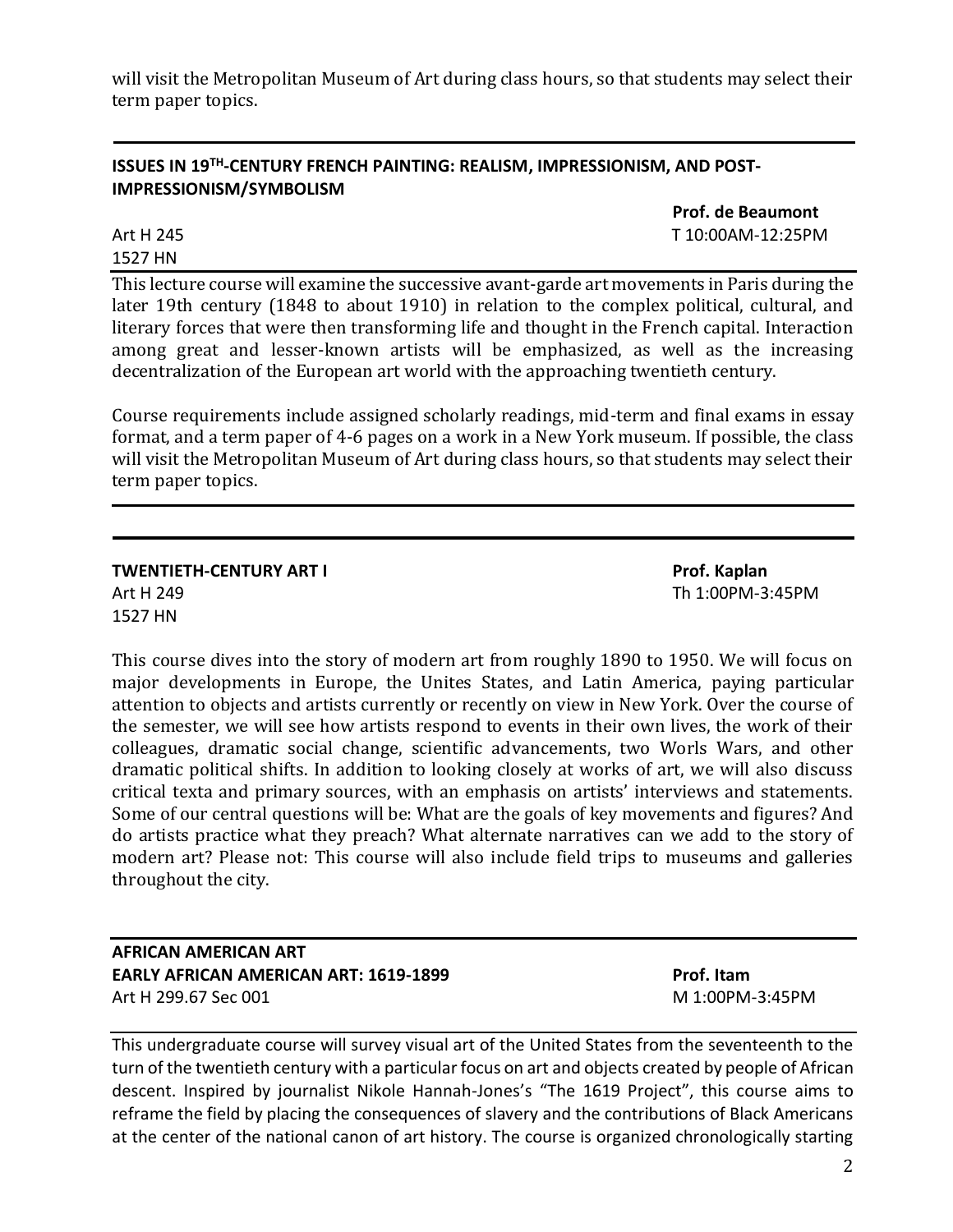with the arrival of enslaved Africans in the English colony of Virginia and ending at the end of the nineteenth century. Along the way, students will consider intersecting issues of identity, citizenship, migration, representation, and aesthetics amidst the creation of the plantation, development of photography, promotion of manifest destiny, Civil War and Reconstruction, and advent of Pan-Africanism. The semester is divided in half: a survey of art and objects followed by a series of artist case-studies. We will take advantage of The Metropolitan Museum of Art for objectbased study of decorative art, paintings, photography, and sculpture.

## **RESEARCH METHODS Prof. Cole** Art H 300 Sec 002 W 10:00AM-12:45PM 1502 HN

This course will offer an introduction to the discipline of art history and to a range of methodologies that have impacted developments in the field. We will examine methods employed by art historians in order to collectively and individually examine artworks. Students will learn to research an art object in depth. The course will emphasize foundational tools and research in the field. It will also offer instruction in choosing theoretical frameworks and methods of critical analysis. We will focus on examining a range of visual imagery engaged in conceptions of landscape from the Eighteenth and Nineteenth century. This inquiry will consider both the visual and philosophical theories of space from perspective and conventions of landscape to the construction of new concepts of urbanism, vision and place. We will explore the transformation of a sense of space as fundamentally fixed and timeless to an idea of spatiality that is open, hybrid and contested.

| <b>RESEARCH METHODS</b> |
|-------------------------|
| Art H 300 Sec 001       |
| 1502 HN                 |

**Prof. Bucarelli** TH 1:00PM-3:45PM

### **SPECIAL TOPICS IN MODERN ART: READING THE PHOTO ESSAY** *Prof. Pelizzari* Art H 351.00 Sec 001 W 10:00AM-12:45PM 1527 HN

How do we define and how do we read the photo essay? Despite the large number of recent publications dedicated to the photobook in the Western, Asian, and Latin American world, and the ongoing theorizing on photography as language, art historians are still searching for strategies to unpack the multiple manifestations of photography as a narrative.

The course will look at a wide range of examples and cultural geographies, touching on nineteenth century travel writing, modernist fiction, social documentary essays and magazine essays, photo novels, and conceptual form expanded in the 1960s and 1970s. Working as a group, students will collaborate weekly on the discussion of photo sequences, understanding the subjectivity of their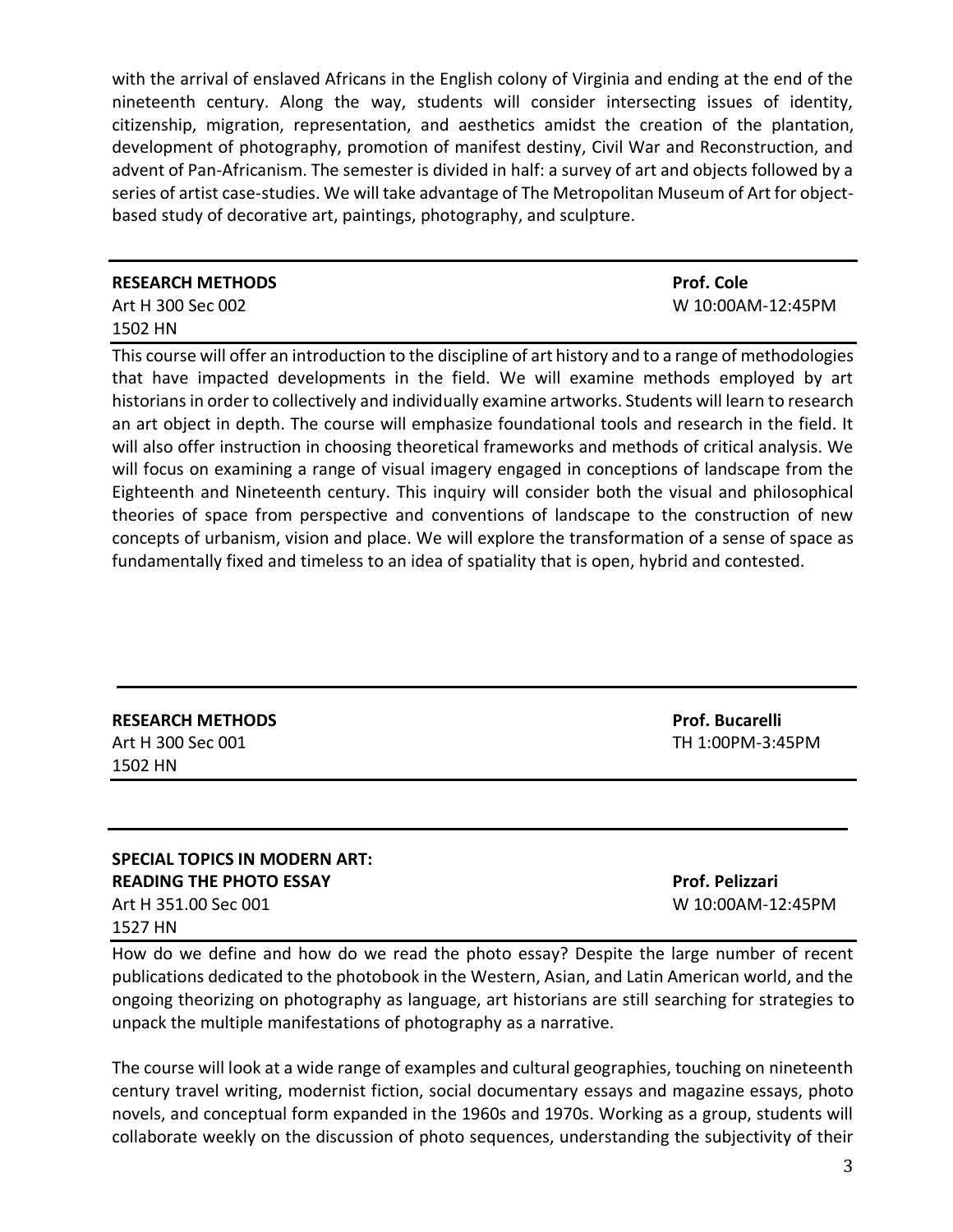authors, the aesthetics of photographers and graphic designers, and the cultural and financial demands of their publishing industries. There will be collection visits and a special field trip to the NY Historical Society where we will be able to examine an exceptional artifact illustrating the material quality of making a photo essay: the dummies of LIFE magazine.

This course is writing intensive, presenting several assignments comprising visual analysis, critical analysis, and a final paper about a photograph or photo essay of your choice. You can choose your project based on a range of narrative approaches – straightforward photojournalistic essays or conceptual photobooks – proposing a cohesive and compelling reading in class presentation and in a written paper.

| SPECIAL TOPICS LECTURE IN ASIAN ART: | <b>Prof. Chou</b> |
|--------------------------------------|-------------------|
| <b>BUDDHIST ART IN CHINA</b>         |                   |
| <b>AND THE HIMALAYAS</b>             |                   |
| Art H 371                            | Th 1:00PM-3:45PM  |
| 1501 HN                              |                   |
|                                      |                   |

This course explores the art made in the context of Buddhist practices and institutions. We begin with early archaeological sites in northern India from second century B.C.E. and follow Buddhism's path of dissemination to Central Asia, China, and the Himalayas. Topics to be studied include: representations of the lives of the Buddha, the construction of rock-cut cave temples, pictorializations of Buddhist scriptures, meditative practices of visualization, and Buddhism's relationship to politics, economy, and the environment. This course will introduce a sound understanding of basic Buddhist iconography, key historical developments of Buddhism in China and the Himalayas, and major issues in the study of Buddhist art.

| <b>SEMINAR: ROMAN ARCHITECTURE</b> | <b>Prof.</b> Dey  |
|------------------------------------|-------------------|
| Art H 410.01 Sec 001               | M 10:00AM-12:45PM |
| 1503 HN                            |                   |

We will examine the development of Roman architecture across a millennium, from the rise of Rome in the sixth century BC until the collapse of the Roman Empire in the fifth century AD. We will focus on the principal types of buildings the Romans constructed, the planning and execution of construction-projects, the materials and techniques used, and the ways in which all of the above evolved over time. Finally, we will also pay close attention to the social dimension of Roman architecture, and the ways in which buildings both reflected and shaped the activities and agendas of the people who commissioned and occupied them.

| LA FRONTERA: VISUAL CULTURE & THE MEXICO-US BORDERLANDS | Prof. Lynda Klich |
|---------------------------------------------------------|-------------------|
| Art H 480.05 (In-Person)                                | TH 1:10-3:50PM    |
| 1502 HN                                                 |                   |

### ART HISTORY MAJORS ONLY

Taking a long historical view, this course examines visual culture generated by the expanded geographical zone that today constitutes the fraught border between Mexico and the United States. The course examines the cultural production of specific moments, from the Conquest, Mexican-American War, and Border War/Mexican Revolution to the 1960s Chicano Movement, NAFTA, and our present era of The Wall. We will scrutinize a wide range of media—from maps, mission architecture, travel albums, testimonials, political cartoons,